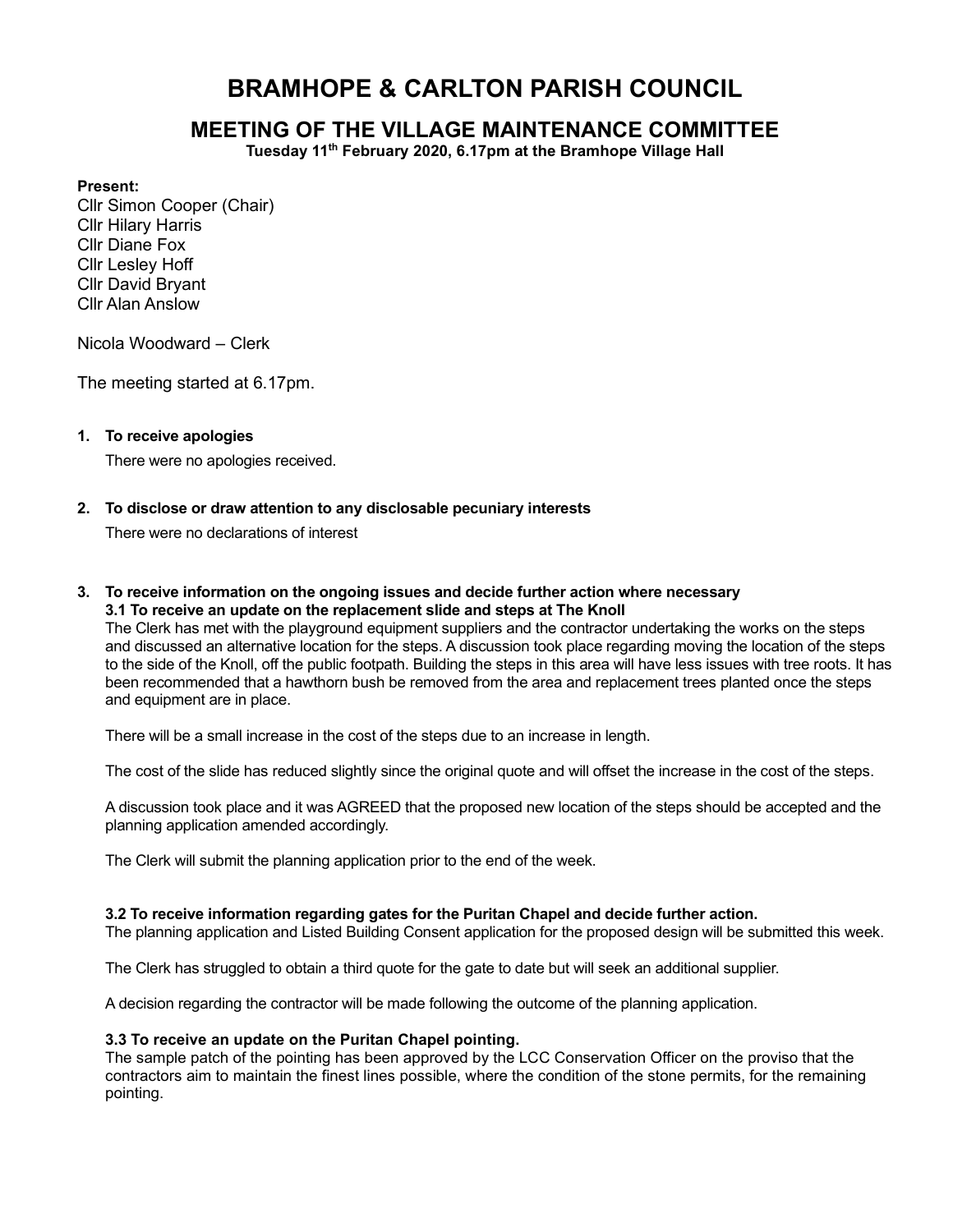A start date of 2<sup>nd</sup> March, subject to weather conditions has been given. The works will take approximately two weeks to complete.

In the Clerks absence Cllr Anslow will be the contact point for LCC Restorations and will take photographs of the finished works for the Clerk. The Clerk will complete the report for the release of the funding agreed by the Outer North West Committee prior to the deadline of 31st March 2020.

The remainder of the cost will be accounted for from capital reserves.

#### 3.4 To receive an update on the sign for the wild flower area

The replacement sign had been received and will be installed shortly.

## 3.5 To receive information regarding the laurels at The Knoll and decide further action

A discussion took place regarding the laurels at The Knoll. A long term solution is required to manage the laurels planted in the immediate vicinity of the boundary, as they are too close to the boundary. It was AGREED by ALL that the laurels closest to the boundary will be coppiced to ground level and be managed at a low level going forward and to reduce the height of the remaining laurels.

## 4. To receive a report on additional work completed since

Leaf clearing Cleaning of path at Puritan Chapel

## 5. To receive a report from BiB:

Additional white heathers and primroses have been planted at the cemetery..

## 6. Matters arising

## 6.1 To receive information regarding the Parklands grit bin and decide further action

A discussion took place regarding the grit bin at Parklands. There are no funds available (this year) from LCC to distribute grit to the community grit bin. Cllr Barry Anderson has indicated that residents should fill the bin themselves.

LCC offered to deliver a bulk load of grit to the Parish Council, with costs attached, to refill the grit bin. This was discussed but the offer presented the issue of a suitable storage location and resources to move the salt to the grit bin, therefore the offer will be declined.

## 6.2 To discuss parking of caravans in the village car park and decide further action

A discussion took place regarding a proposal to investigate the banning of overnight parking of vehicles, other than cars (e.g.caravans/trailers etc) in the village car park.

It was AGREED that the Clerk will seek advice from LCC Highways regarding a ban on overnight parking.

## 7 To receive Parish Council Properties exception reports.

#### 7.1 Noticeboards

The noticeboard at the corner of Wynmore Avenue has fallen down in the high winds. It is beyond economical repair and will be removed.

Some of the shingles could be retained for use on other noticeboards.

#### 7.2 Jubilee Copse